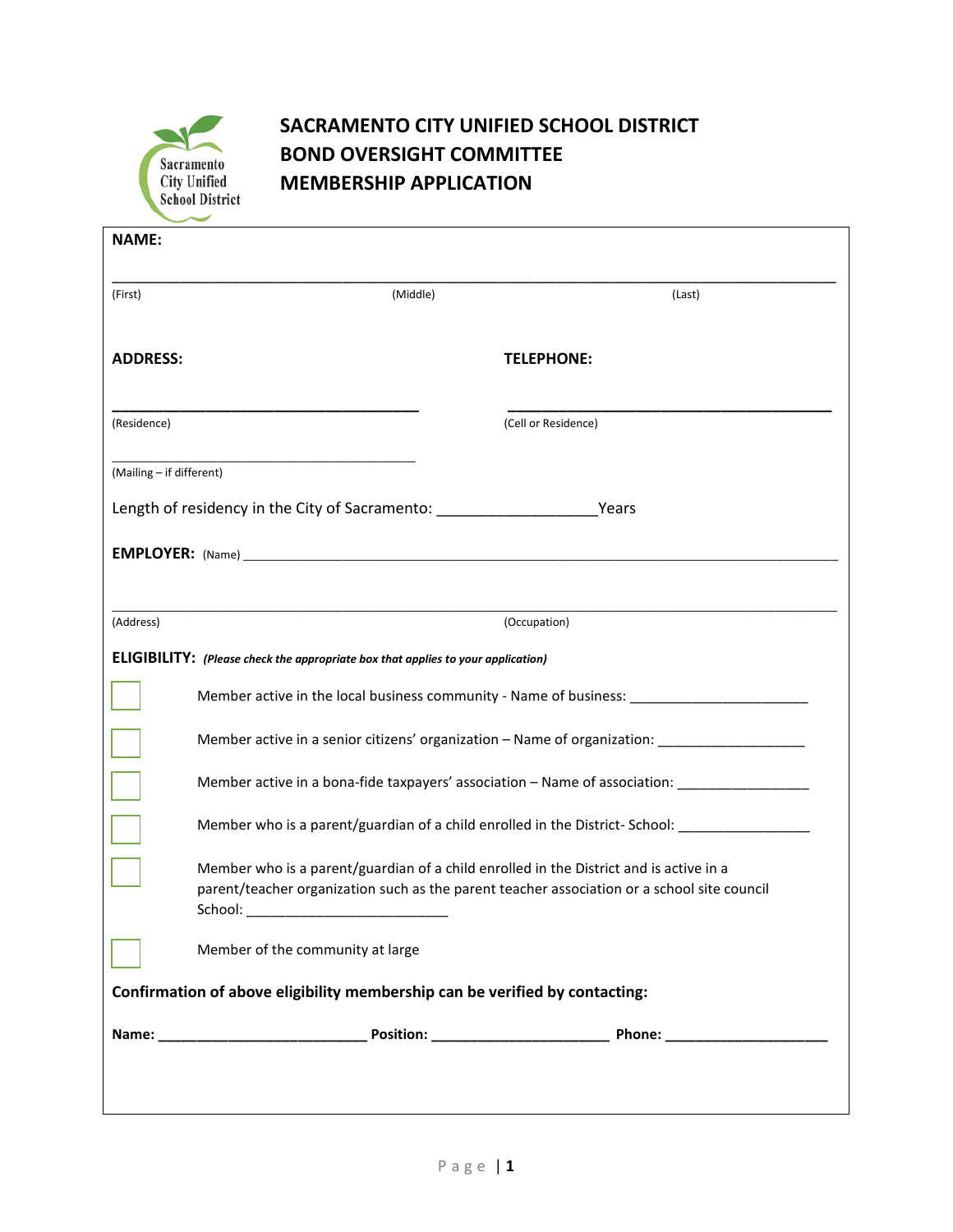| <b>FACILITIES, CONSTRUCTION OR FINANCE EXPERIENCES:</b>                         |                                                  |            |                               |  |  |  |
|---------------------------------------------------------------------------------|--------------------------------------------------|------------|-------------------------------|--|--|--|
| Organization                                                                    | From: (Date)                                     | To: (Date) | <b>Position Held</b>          |  |  |  |
|                                                                                 |                                                  |            |                               |  |  |  |
| <b>EDUCATION:</b>                                                               |                                                  |            |                               |  |  |  |
| <b>School</b>                                                                   | <b>Course of Study</b>                           |            | <b>Graduation Date/Degree</b> |  |  |  |
|                                                                                 |                                                  |            |                               |  |  |  |
|                                                                                 |                                                  |            |                               |  |  |  |
|                                                                                 | <b>Additional Pertinent Courses or Training:</b> |            |                               |  |  |  |
|                                                                                 |                                                  |            |                               |  |  |  |
| <b>Other Pertinent Skills Experience or Interests:</b>                          |                                                  |            |                               |  |  |  |
|                                                                                 |                                                  |            |                               |  |  |  |
|                                                                                 |                                                  |            |                               |  |  |  |
| PLEASE FURNISH BRIEF, WRITTEN RESPONSES TO THE QUESTIONS BELOW:                 |                                                  |            |                               |  |  |  |
| 1. What do you see as the objectives and goals of the Bond Oversight Committee? |                                                  |            |                               |  |  |  |
|                                                                                 |                                                  |            |                               |  |  |  |
|                                                                                 |                                                  |            |                               |  |  |  |
|                                                                                 |                                                  |            |                               |  |  |  |
|                                                                                 |                                                  |            |                               |  |  |  |